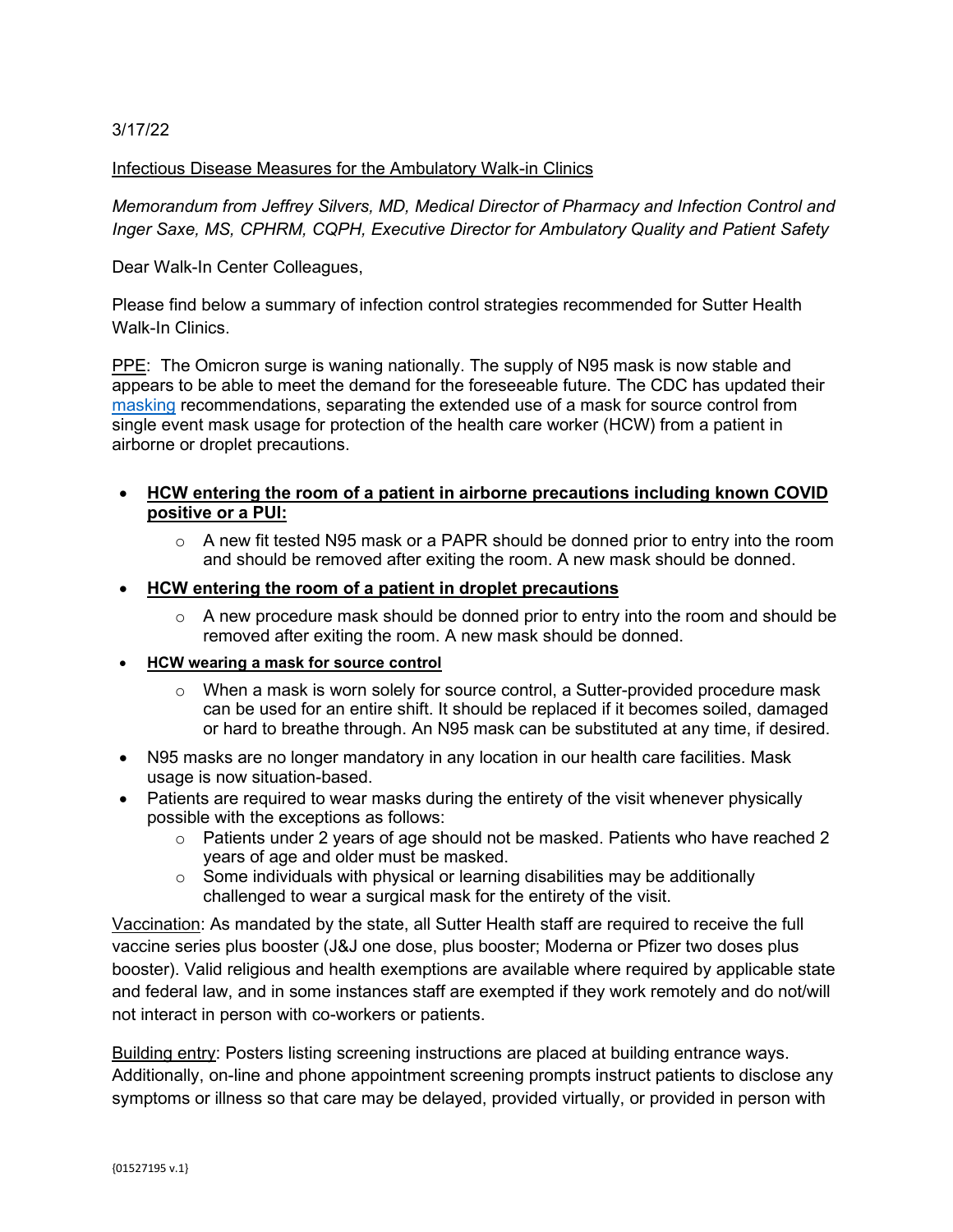additional infection control measures in place (such as observing appropriate room closure time) to prevent disease transmission.

Minimizing instances of Close Contact with a PUI or COVID-19 Positive Patient and Duration of patient visits with clinical staff:

Clinic staff are required to wear at all times either a Sutter-issued N95 respirator or procedural mask as per above in the PPE section.

Staff may only remove their masks to don a new mask, to eat or drink during a meal break, or when they are outside of the building while taking a break.

Patients are required to wear a mask at all times and strongly encouraged to wear a Sutter Health issued procedural mask.

Walk-in Clinic visits are not urgent by nature and generally are conducted within 15 minutes or less. Aerosol generating procedures, which would necessitate use of an N95 respirator, are not performed in the walk-in clinics.

Therefore, the risk of close contact exposure to COVID-19 in the Walk-in Clinic is considered to generally be low.

Close contact is defined as a patient or HCW not wearing appropriate PPE, within 6 feet of a person infectious with COVID-19 for 15 minutes or more. Any HCW known to have had close contact with a contagious COVID positive patient or co-worker would be notified of potential exposure to COVID-19, tested as per either CDC or CDPH guidelines would be advised to monitor and report signs and symptoms. Any symptomatic HCW would isolate at home and not be allowed to return to work as per CDPH requirements.

Air circulation and filtration: Ambulatory clinic room air exchange rates vary. Those Walk-in Clinics that have been measured had ACH rates of 6 air exchanges per hour or greater. All ambulatory sites have been advised, if they conduct an aerosol generating procedure or if a patient is unmasked for a duration of 15 minutes or more, to keep the rooms that are occupied by these patients closed following their exit from the exam room for the duration of at least 86 minutes or more, consistent with the CDC guidance table for achieving 99.9% ACH efficiency. The Walk-in Clinics could, based on their measurements close the rooms for 69 minutes, but have elected to be consistent with the general Sutter Health guidance and shut the rooms for 86 minutes, exceeding the CDC recommendation for room closure to meet 99.99% ACH efficiency.

While some staff may feel more emotionally secure by consistently running a portable HEPA filter, the science does not support this practice and may actually place them at a greater risk.

- (1) Some *industrial* HEPA filters have noise issues that may make patient care and communication difficult and promote louder speaking which increases transmission risk.
- (2) Our HVAC systems for each building promotes laminar flow, standard pressurization, filtration and dilution of particles that creates a very safe air environment that we often take for granted. Portable HEPA filters are used to facilitate air exchange after visits, but is not proven to lower airborne risk during patient encounters.